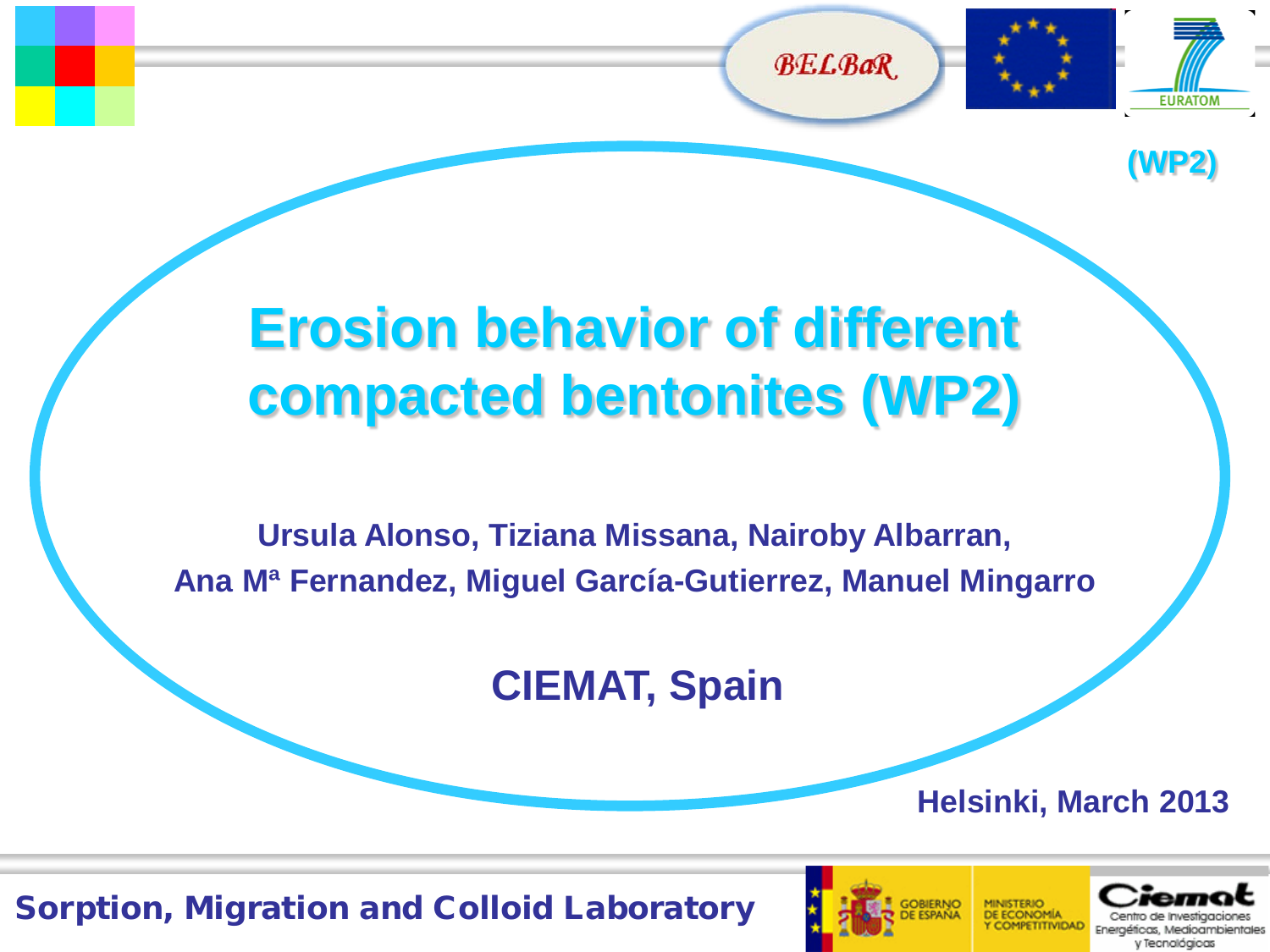

To identify most relevant parameters affecting bentonite erosion



Qualitative and quantitative information Erosion rates - (SA)

• **Static: Diffusive conditions**

**rive scenarios:**<br>
• Dynamic : Flow conditions confined clay

**Compacted and** 

To consider wide range of water/clay experimental conditions

To consider the possibility of scenario evolution chemical or physical changes



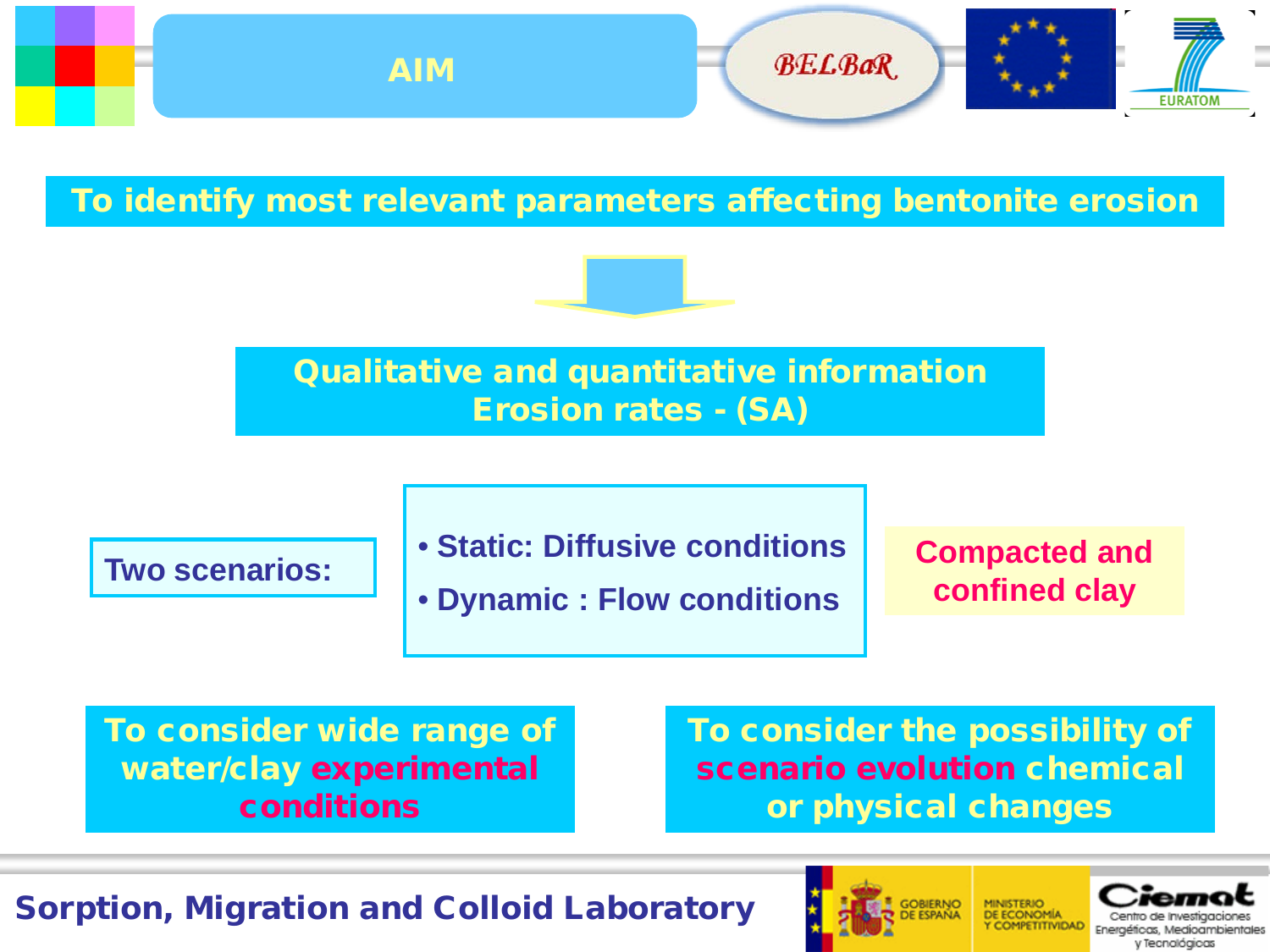

**Results from FUNMIG and other recent projects**



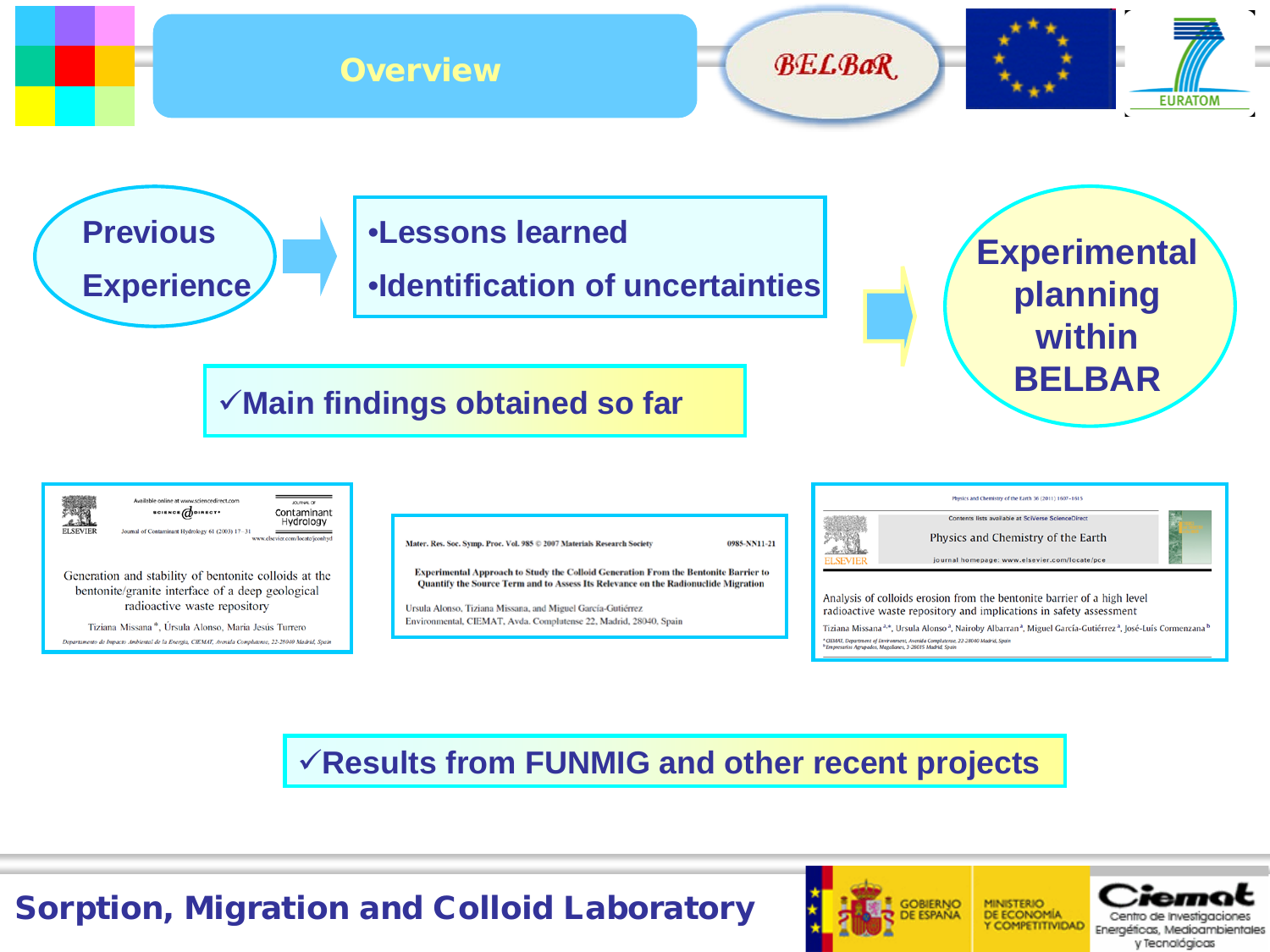

• **Quantitative analyses of colloid concentration and size distribution were periodically carried out in the electrolyte by Photon Correlation Spectrometry.**

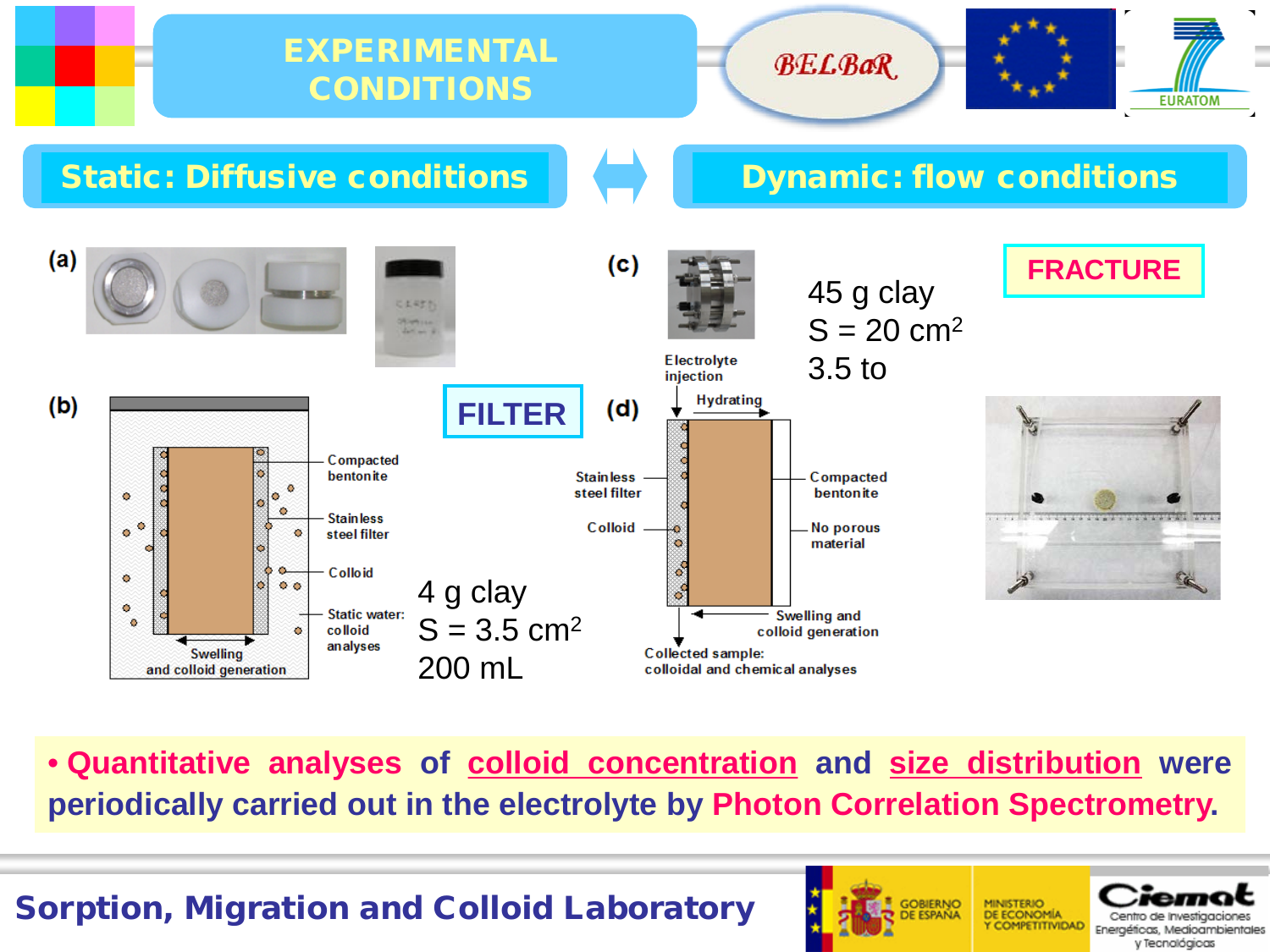



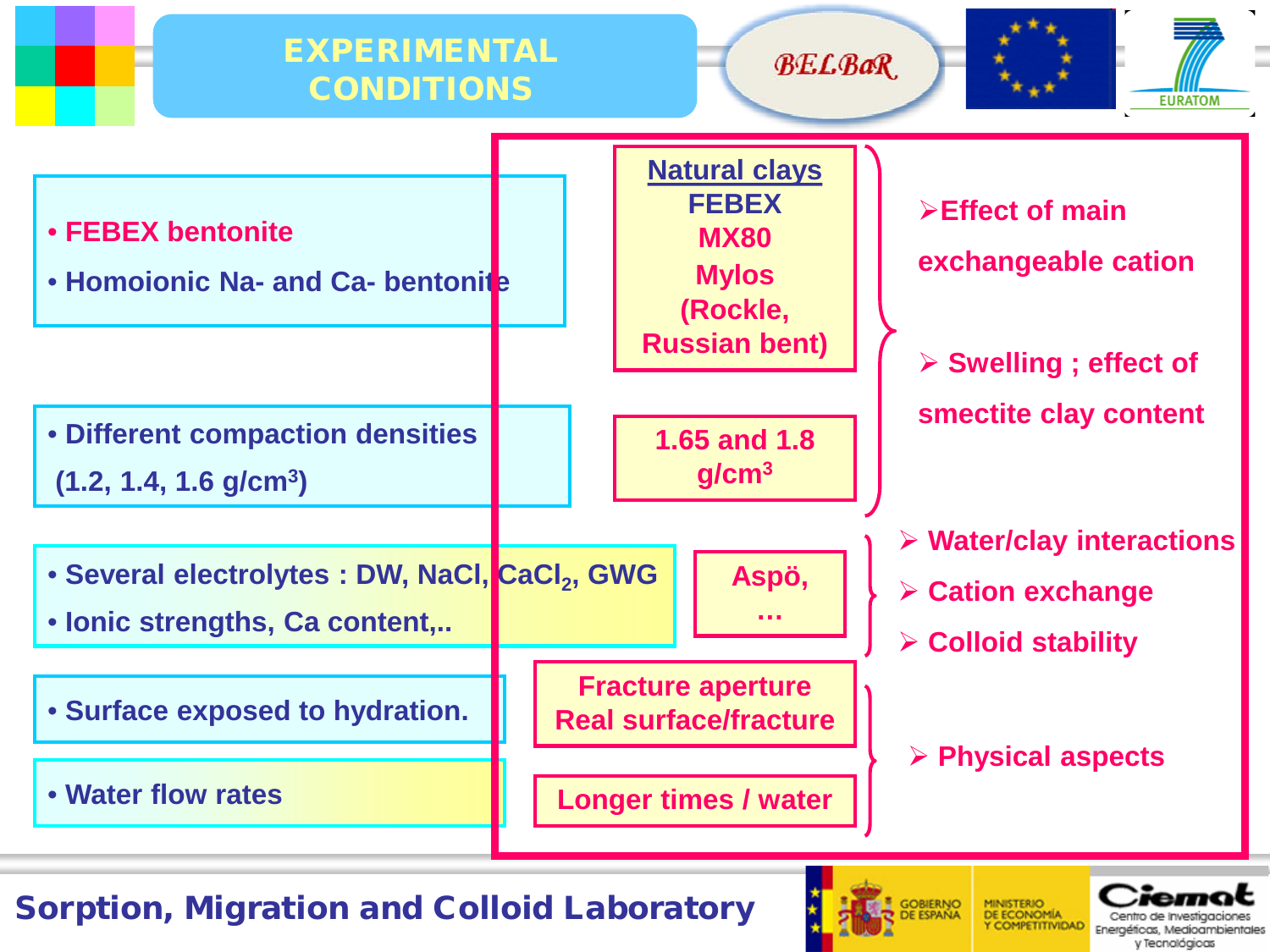





#### **COMPACTION DENSITY**



- **Stable colloidal particles are released!**
- **Dependence on compaction**
- **density (swelling)**
- **Higher generation in DW**
- **Not real "rate"- EQUILIBRIUM**

**FEBEX (1.65 g/cm3 in DW**) **Colloids erosion: 0.1 kg/m2**

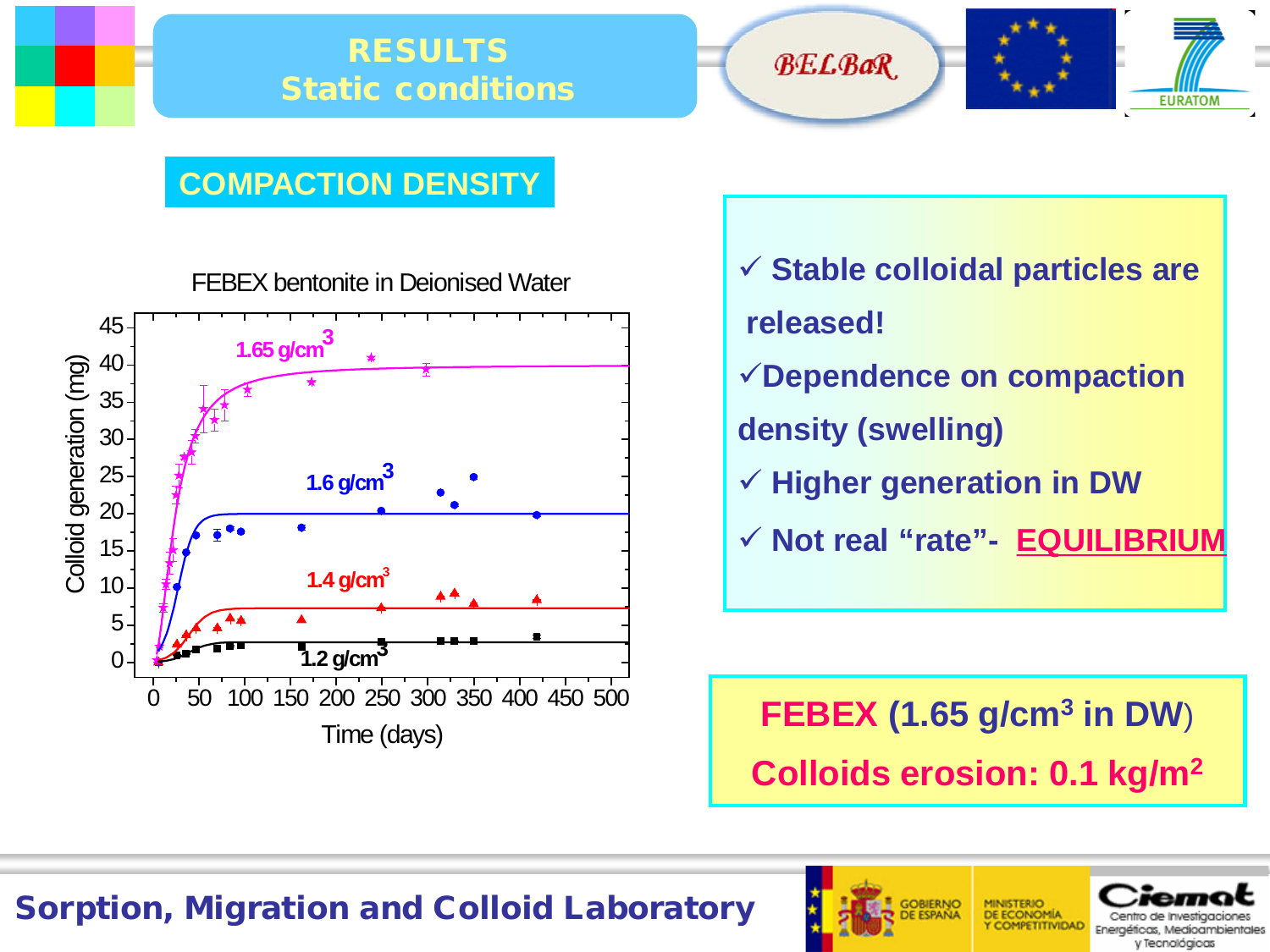#### RESULTS Static conditions



**1.6 g/cm3 in Grimsel GW**

**CLAY TYPE**

**BELBaR** 

 **Dependence on main exchangeable cation Higher rates Na-bentonite**



 **Available surface for hydration /transport**

**Na-bentonite (1.6 g/cm3 in DW): 7.3E-2 kg/m2 FEBEX 1.6 g/cm3 in DW: 6E-2 kg/m2 Ca-bentonite 1.6 g/cm3 in DW: 6E-2 kg/m2**

#### Sorption, Migration and Colloid Laboratory







**EURATOM**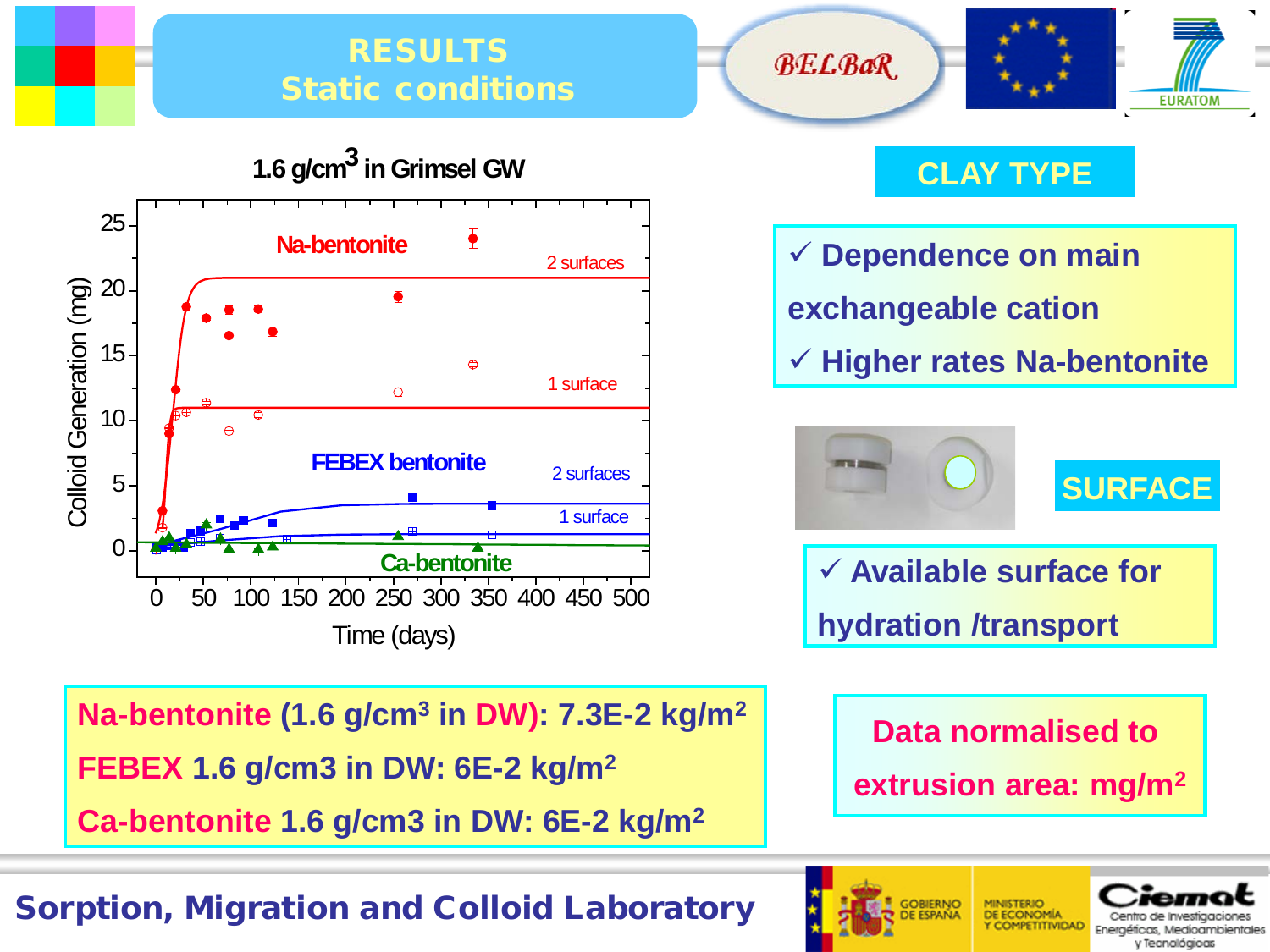

**Ca in the electrolyte is incorporated to bentonite: inhibits colloid generation**

**Relevance of cation exchange processes**

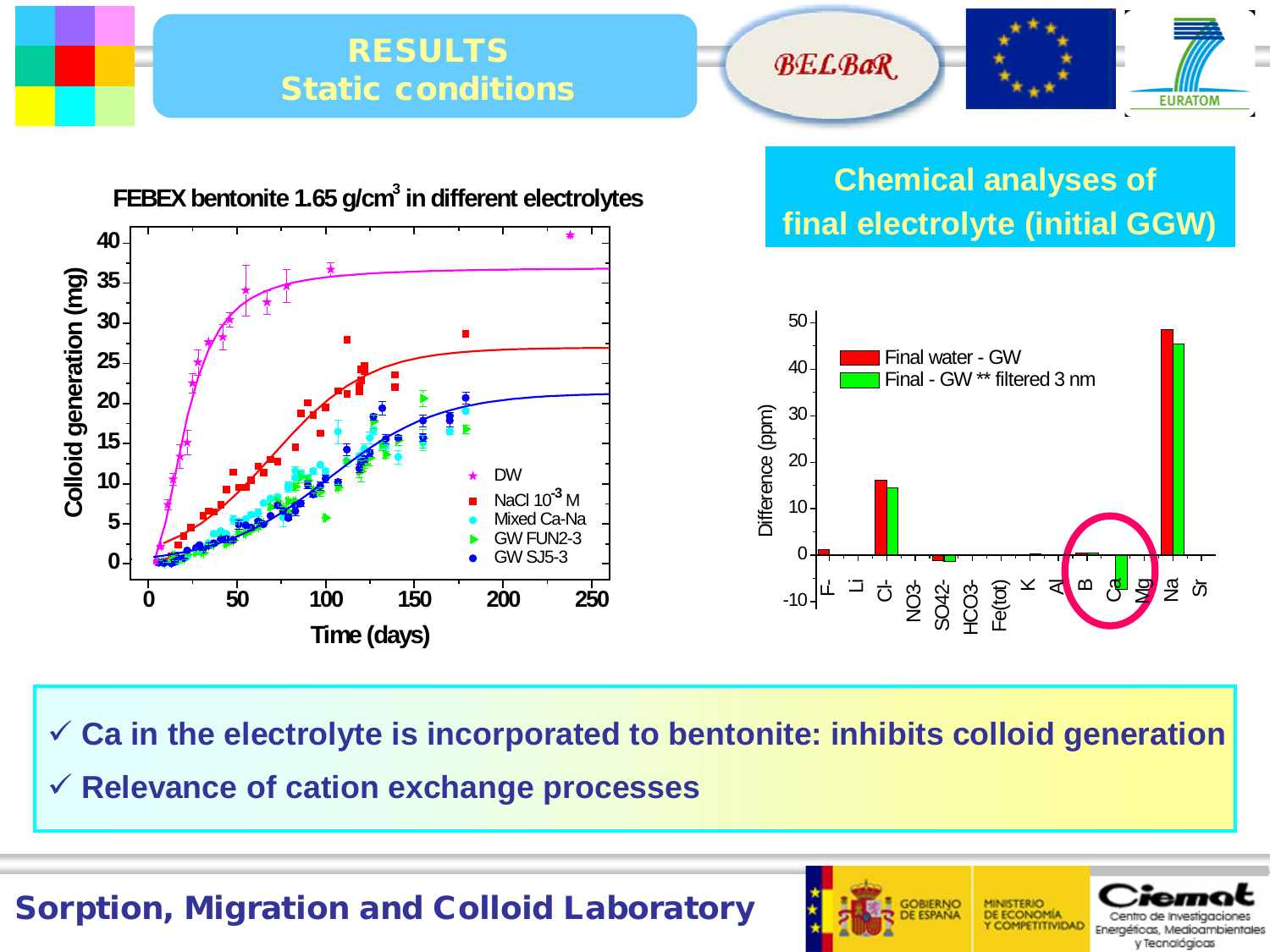#### RESULTS Static conditions



# **BELBaR EURATOM**

#### **NATURAL CLAYS**

- **FEBEX: 92% smectite content.**
- **Mx-80: 88% smectite content**
- **Mylos 79% of smectite.**
- **Results suggests erosion**

**related to smectite content.**

**Ongoing experiments with**

**Czech and Russian bentonites. Czech and Russian bentonites.** 

|              | <b>Na</b> | Κ        | <b>Mg</b> | Ca       | <b>Sr</b> | <b>Ba</b> | $\Sigma$ cation |
|--------------|-----------|----------|-----------|----------|-----------|-----------|-----------------|
|              | meg/100g  | meg/100g | meg/100g  | meg/100g | meg/100g  | meq/100g  | meg/100g        |
| <b>Febex</b> | 24.57     | 2.14     | 33.27     | 32.58    | 0.31      | 0.007     | 102             |
| <b>MX-80</b> | 49.01     | 1.44     | 5.88      | 18.92    | 0.37      | 0.008     | 76              |
| <b>Mylos</b> | 22.54     | 1.75     | 27.90     | 29.62    | 0.16      | 0.014     | 82              |



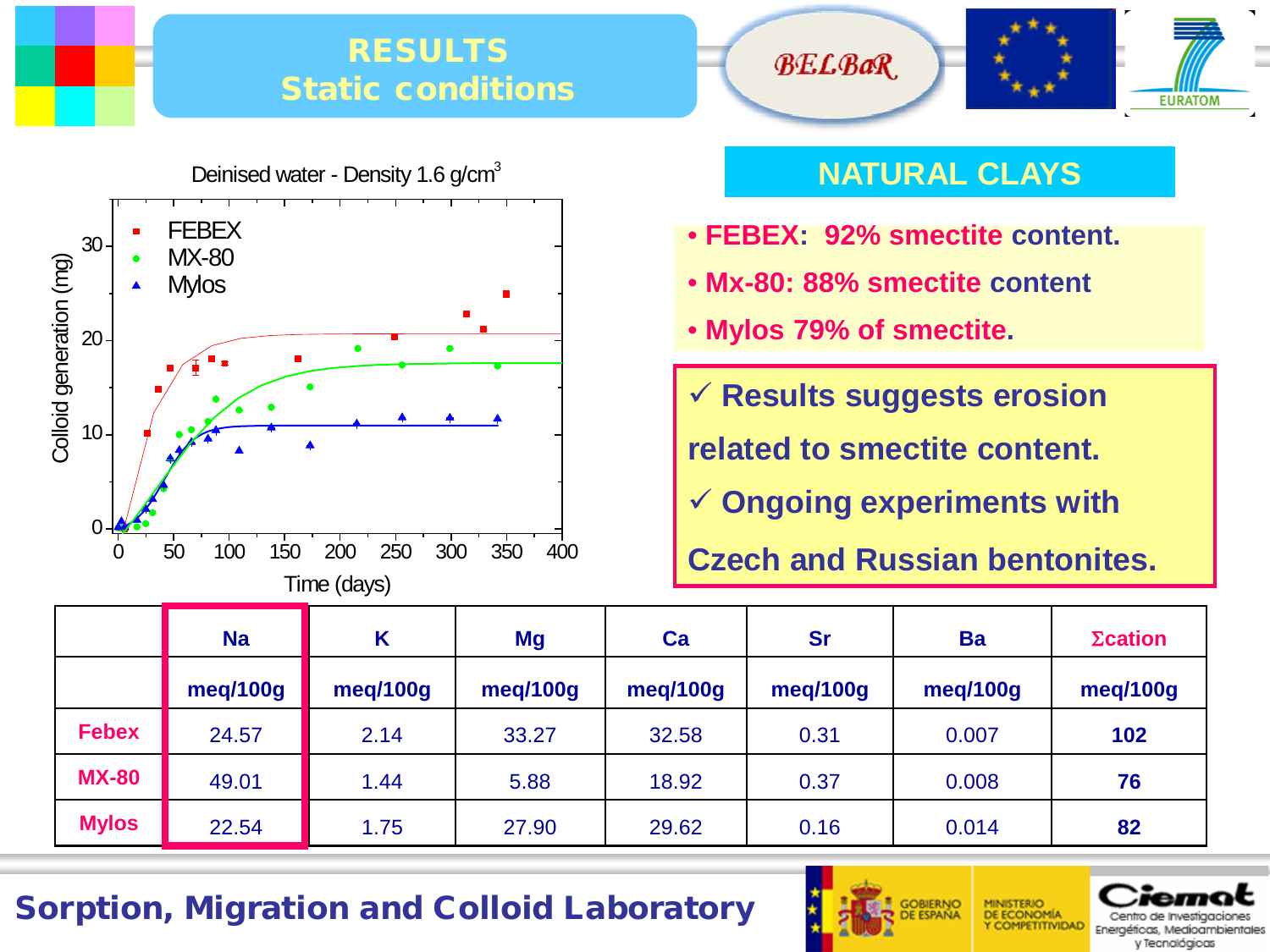**BELBaR** 



#### **After equilibrium reqched : consecutive changes in water chemistry**



FEBEX bentonite 1.65  $g/cm<sup>3</sup>$  in Aspö and later AD



**Changes with fresh DW**

**Comparable initial rates but**

**lower equilibrium masses.**

**Aspö GW: No erosion**

**Fresh water (DW) launches erosion**

**(at lower rate-)**



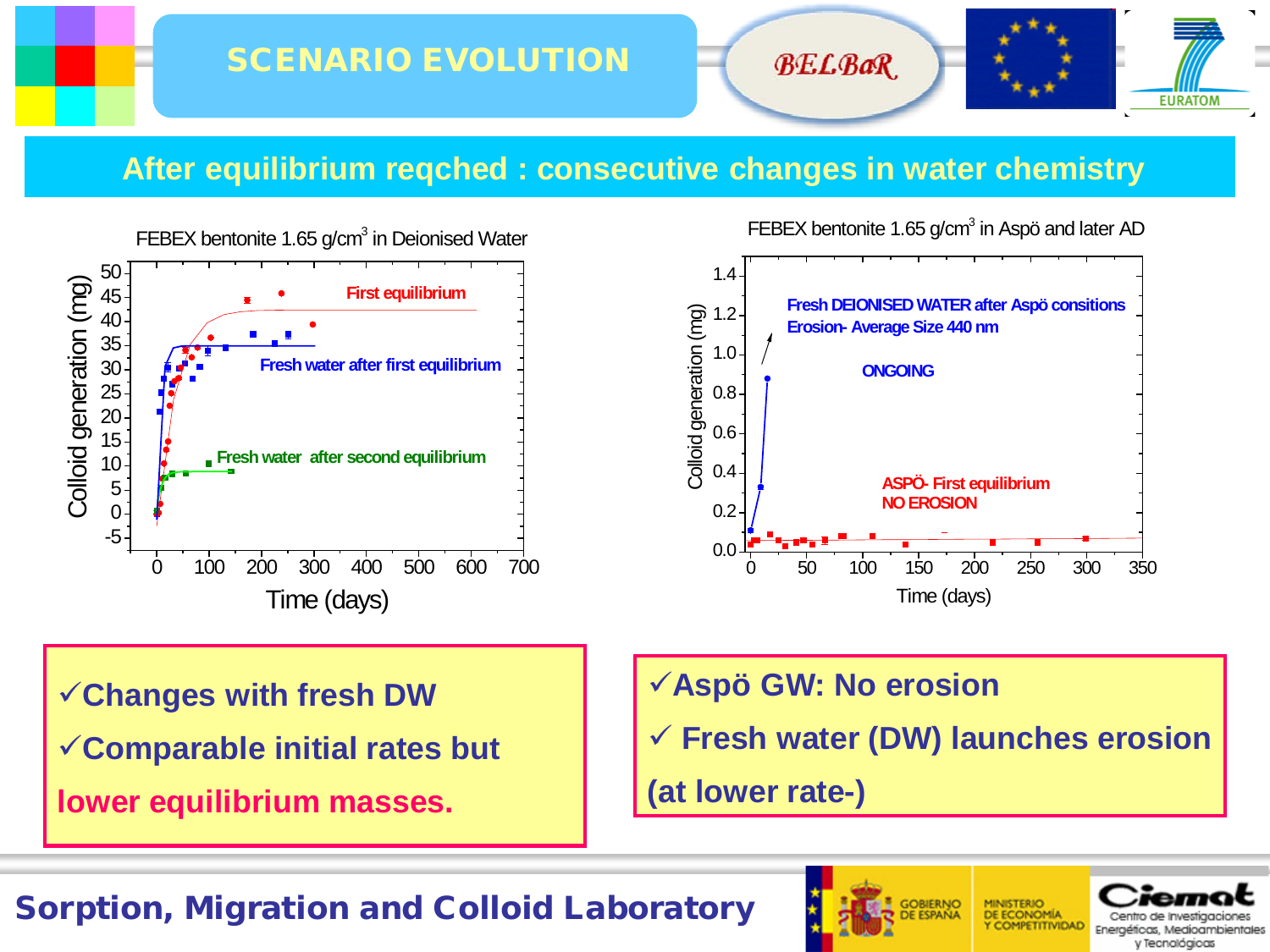







 $\blacksquare$ 

 $\sim$ 

 $\sim$ 

Dynamic: flow conditions



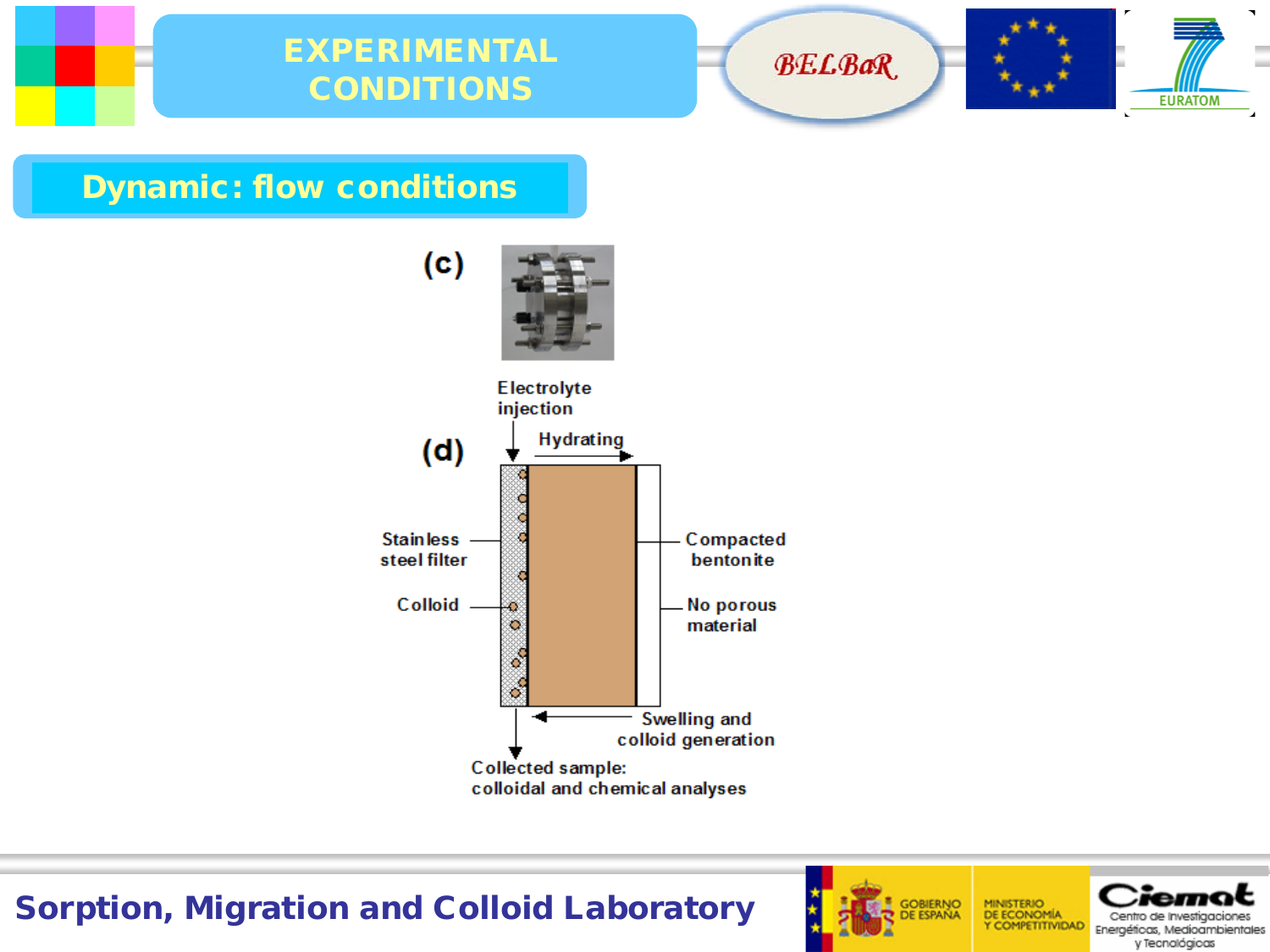

#### **Accumulated eroded mass from FEBEX 1.65 g/cm3; Flow 20 mL/day = 1.2E-7 m/s**



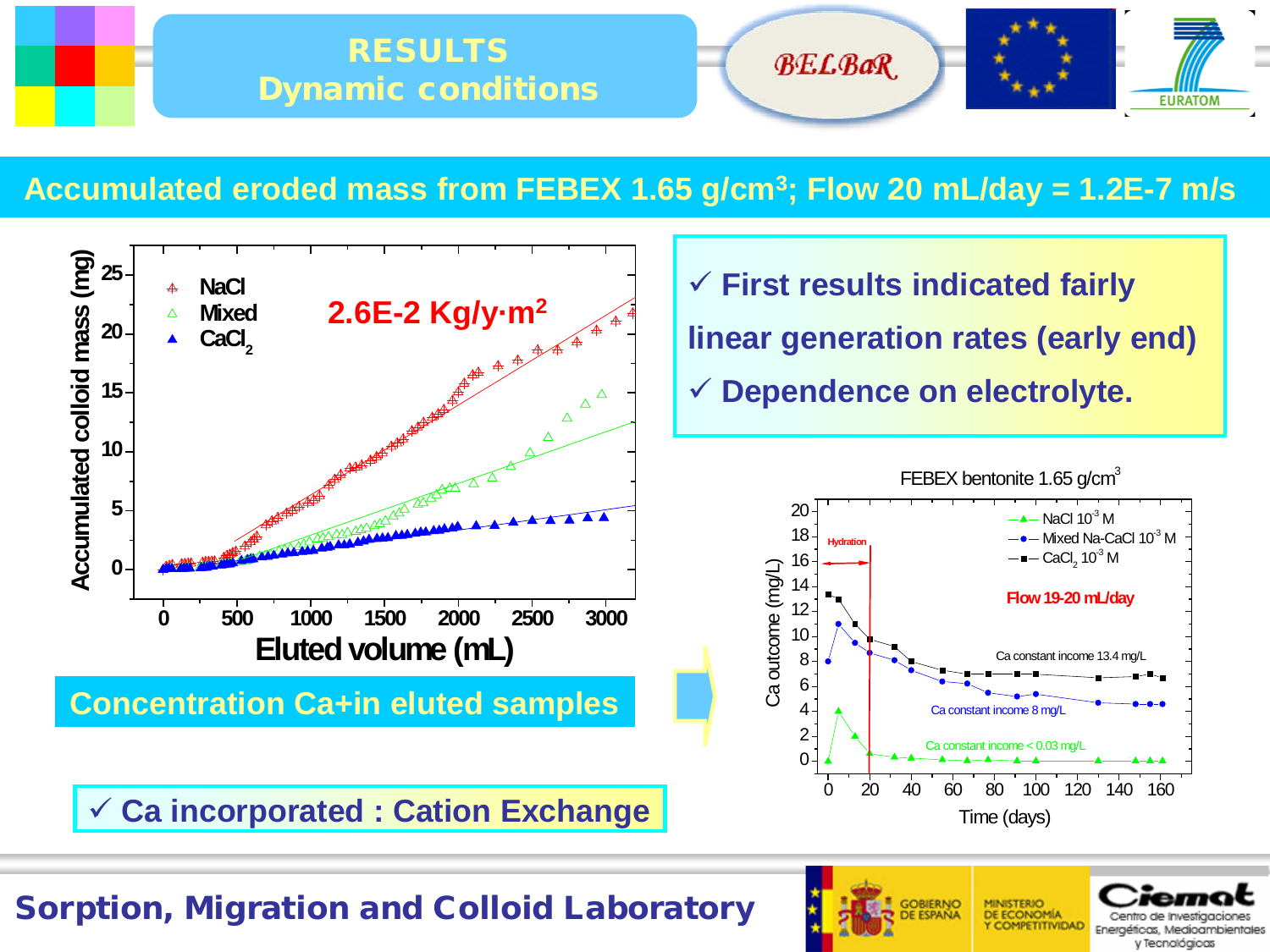





**Accumulated eroded mass from FEBEX 1.65 g/cm3**

**Flow 20 mL/day ; v = 1.2E-7 m/s Flow 4 mL/day ; v = 2.4E-8 m/s** 



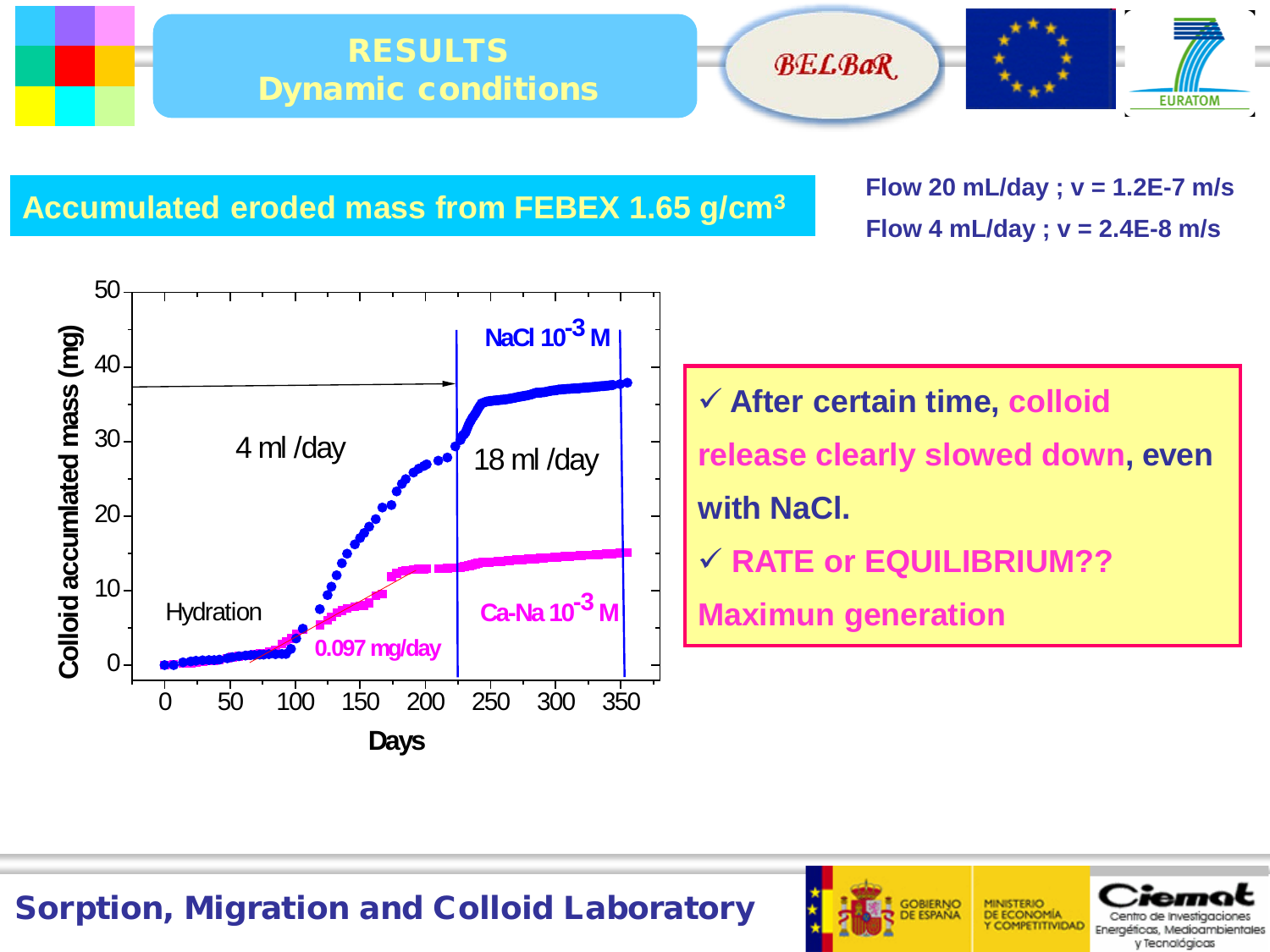

#### **Accumulated eroded mass - FEBEX 1.65 g/cm3 in mixed Ca-Na 10-3 M electrolyte**





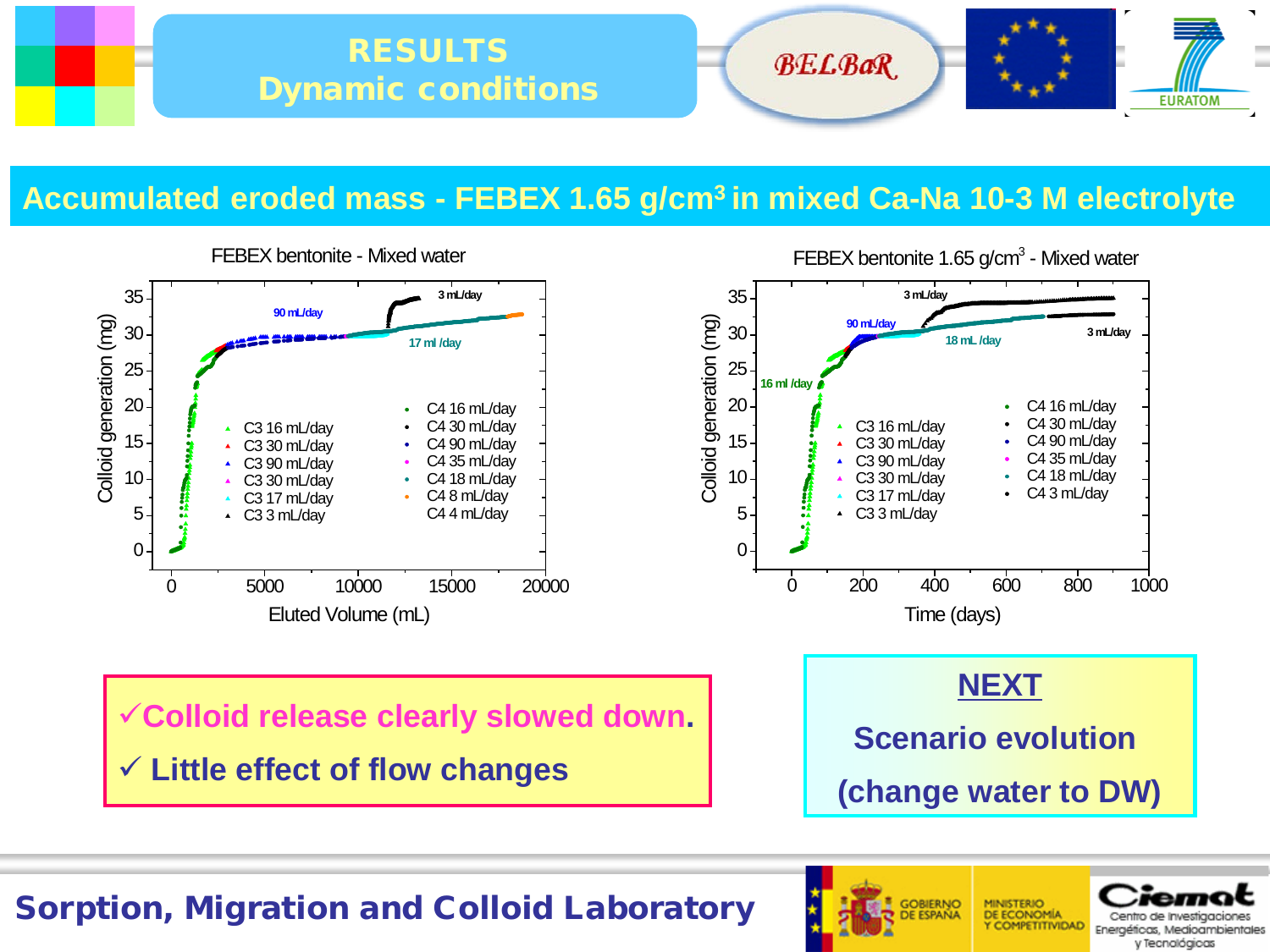**Colloid erosion from confined and compacted bentonite was measured upon different conditions (clay density, exchangeable cation, electrolytes ..).**

 **Maximum eroded mass was measured from Na-bentonites, at higher clay compaction density and in Ca-free electrolytes of low ionic strength (DW).**

**FEBEX bentonite with a 30% Na behaves similar to Na-bentonite.**

 **The erosion behavior of the natural raw clays (FEBEX, Mylos and Mx80) seems to be related to their content in smectite. Further tests required.**